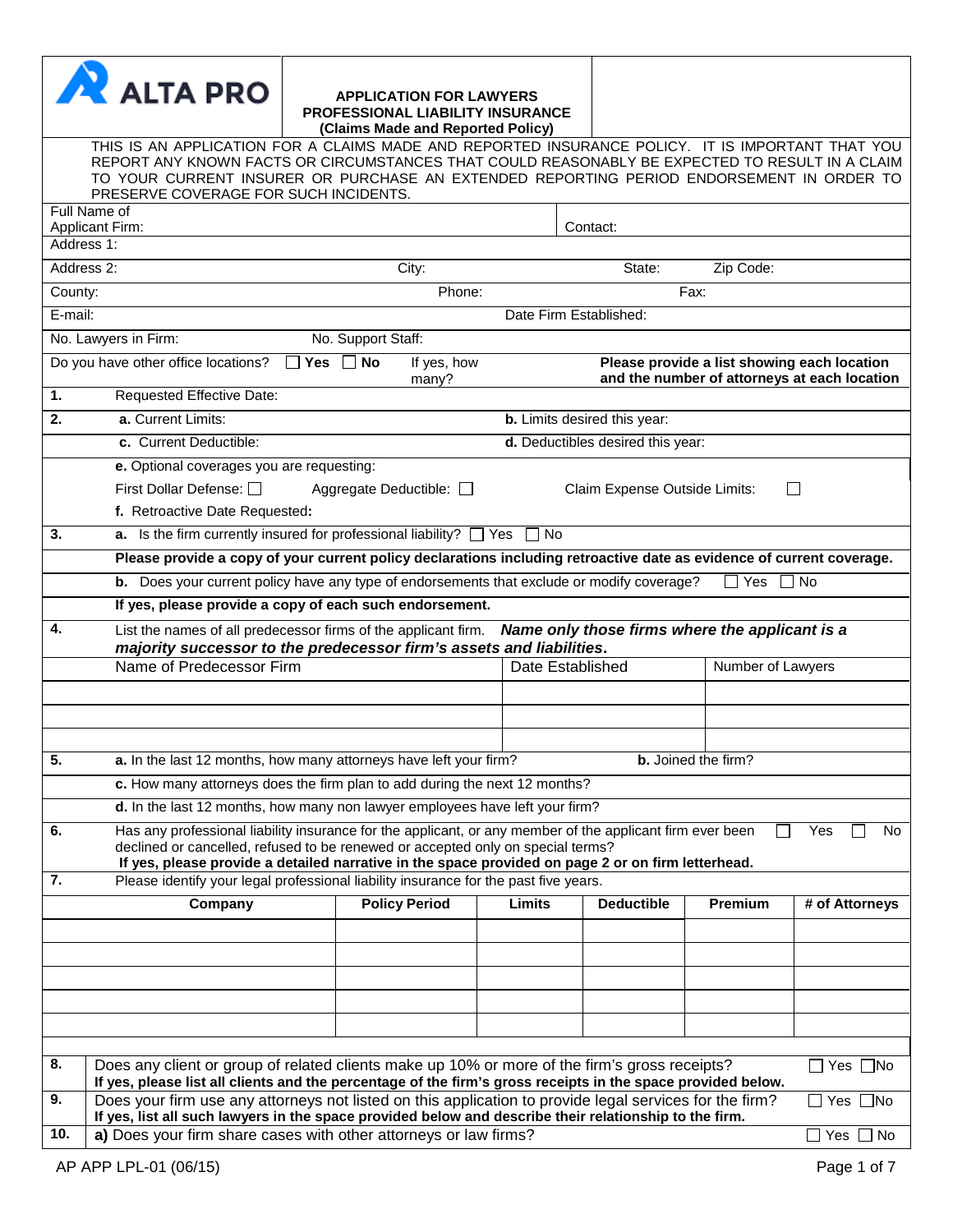|     | b) Does your firm share letterhead with other attorneys or law firms?                                                  | Yes $\Box$ No<br>$\blacksquare$ |
|-----|------------------------------------------------------------------------------------------------------------------------|---------------------------------|
|     | c) Does your firm refer clients to other firms and retain a fee?                                                       | $\Box$ Yes $\Box$ No            |
|     | If "yes", please attach a list all such lawyers or firms, percentage of your practice, and a description of the cases. |                                 |
|     | Please provide proof of insurance for all such lawyers.                                                                |                                 |
| 11. | In the last five years, has any lawyer listed on the application been an officer, director, shareholder,               | $\Box$ Yes $\Box$ No            |
|     | member, employee, or exercised fiduciary control over an entity other than the applicant firm?                         |                                 |
|     | If yes, a complete Outside Interest Supplement must be provided.                                                       |                                 |
| 12. | Is any lawyer listed on the application an employee of an entity other than the applicant firm?                        | Yes<br>$\Box$<br>l I No         |
|     | If yes, please explain in the space provided below or on firm letterhead.                                              |                                 |
| 13. | Has any member of the firm provided legal services involving publicly traded securities or securities                  | Yes $\Box$ No<br>$\Box$         |
|     | that are not exempt from registration?                                                                                 |                                 |
|     | If yes, please explain in the space provided below or on firm letterhead.                                              |                                 |
| 14. | Has any member of the firm been involved in class action or mass tort litigation?                                      | $\Box$ Yes $\Box$ No            |
|     | If yes, please explain in the space provided below or on firm letterhead.                                              |                                 |
| 15. | Does any member of the firm provide services to, or sit on the board of directors of,                                  | $\Box$ Yes $\Box$ No            |
|     | a financial institution?                                                                                               |                                 |
|     | If yes, a complete Financial Institution Supplement must be provided.                                                  |                                 |
| 16. | Is any firm member aware of any incident, facts, circumstances, acts or omissions that could                           | $\Box$ Yes $\Box$ No            |
|     | result in a professional liability claim against the firm or predecessor firm or against any                           |                                 |
|     | current or former firm member while affiliated with the firm or predecessor firm?                                      |                                 |
|     | If yes, a complete Claim Supplement form must be provided for each incident.                                           |                                 |
| 17. | Has any member of the firm been the subject of any reprimand or disciplinary action or                                 | $\Box$ Yes $\Box$ No            |
|     | refused admission to the bar or any bar association, court or administrative agency?                                   |                                 |
|     | If yes, explain in detail in the space provided below.                                                                 |                                 |
| 18. | a. In the last 10 years, has any professional liability claim been made or suit brought against                        | $\Box$ Yes<br>l INo             |
|     | the firm or predecessor firm or any member of the firm or predecessor firm?                                            |                                 |
|     | If yes, how many claims:                                                                                               |                                 |
|     | b. Has any member of the firm ever had a claim?                                                                        | $\square$ Yes<br>l INo          |
|     | If yes, a complete Claim Supplement form must be provided for each claim or suit within the past 10 years.             |                                 |
|     |                                                                                                                        |                                 |
|     |                                                                                                                        |                                 |
|     | SPACE PROVIDED FOR ADDITIONAL INFORMATION                                                                              |                                 |
|     |                                                                                                                        |                                 |
|     |                                                                                                                        |                                 |
|     |                                                                                                                        |                                 |
|     |                                                                                                                        |                                 |
|     |                                                                                                                        |                                 |
|     |                                                                                                                        |                                 |
|     |                                                                                                                        |                                 |
|     |                                                                                                                        |                                 |
|     |                                                                                                                        |                                 |
|     |                                                                                                                        |                                 |
|     |                                                                                                                        |                                 |
|     |                                                                                                                        |                                 |
|     |                                                                                                                        |                                 |
|     |                                                                                                                        |                                 |
|     |                                                                                                                        |                                 |
|     |                                                                                                                        |                                 |
|     |                                                                                                                        |                                 |
|     |                                                                                                                        |                                 |
|     |                                                                                                                        |                                 |
|     |                                                                                                                        |                                 |
|     |                                                                                                                        |                                 |
|     |                                                                                                                        |                                 |
|     |                                                                                                                        |                                 |
|     |                                                                                                                        |                                 |
|     |                                                                                                                        |                                 |
|     |                                                                                                                        |                                 |
|     |                                                                                                                        |                                 |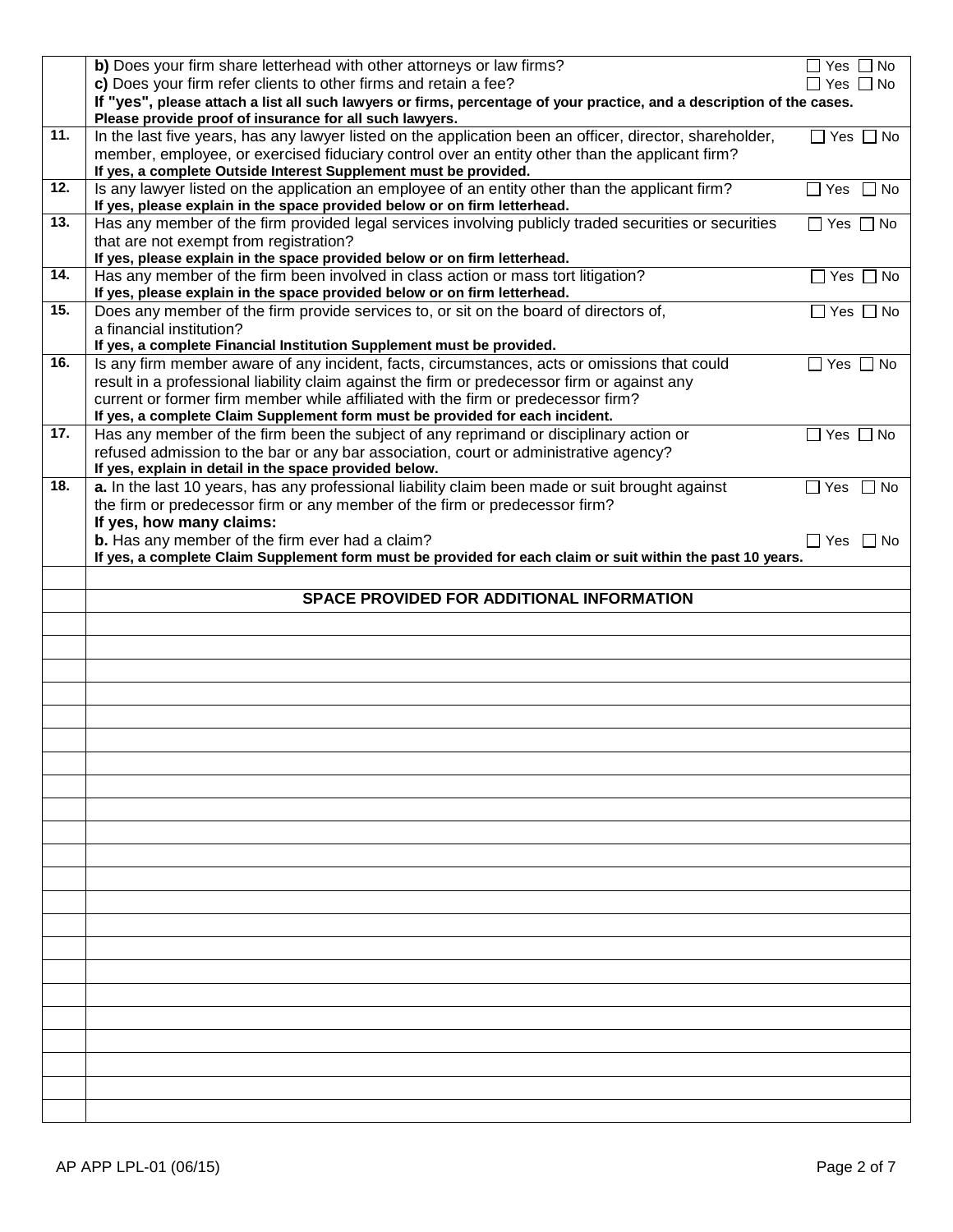| 19. | Complete the following table based upon either your gross revenue or billable hours for each category.<br>The total must equal 100% |                   |                                     |                   |  |  |  |
|-----|-------------------------------------------------------------------------------------------------------------------------------------|-------------------|-------------------------------------|-------------------|--|--|--|
|     | gross revenue or <b>billable</b> hours.<br>This Practice Profile is based on [                                                      |                   |                                     |                   |  |  |  |
|     | <b>PRACTICE PROFILE</b>                                                                                                             |                   |                                     |                   |  |  |  |
|     | <b>Area of Practice</b>                                                                                                             | Percentage        | <b>Area of Practice</b>             | <b>Percentage</b> |  |  |  |
|     | <b>Admiralty (AM)</b>                                                                                                               | Plaintiff %:      | <b>Health Care (HC)</b>             | Plaintiff %:      |  |  |  |
|     |                                                                                                                                     | Defense %:        |                                     | Defense %:        |  |  |  |
|     |                                                                                                                                     | Other %:          |                                     | Other %:          |  |  |  |
|     | Antitrust (AT)                                                                                                                      | Plaintiff %:      | <b>Insurance Defense (ID)</b>       | Coverage%:        |  |  |  |
|     |                                                                                                                                     | Defense %:        |                                     | Defense %:        |  |  |  |
|     |                                                                                                                                     | Other %:          |                                     | Other %:          |  |  |  |
|     | Appellate (AP)                                                                                                                      | Plaintiff %:      | Intellectual Property * (IP)        | Patent %:         |  |  |  |
|     |                                                                                                                                     | Defense %:        |                                     | Trademark %:      |  |  |  |
|     |                                                                                                                                     | Other %:          |                                     | Litigation%:      |  |  |  |
|     | <b>Arbitration, Mediation (ADR)</b>                                                                                                 | $\overline{\%}$ : | Labor & Employment (LE)             | Management %:     |  |  |  |
|     | Bankruptcy * (BC)                                                                                                                   | Debtor%:          |                                     | Union/Labor%:     |  |  |  |
|     |                                                                                                                                     | Trustee%:         |                                     | Other %:          |  |  |  |
|     | <b>Business Formation &amp;</b>                                                                                                     | Form/Alt %:       | <b>Municipal Law (ML)</b>           | Defense %:        |  |  |  |
|     | Alteration, Merger/Acquisition *                                                                                                    | Merge/Ac%:        |                                     | Financial Advice: |  |  |  |
|     | (CF)                                                                                                                                | Other %:          |                                     | Other %:          |  |  |  |
|     | <b>Business Transactions -</b>                                                                                                      | Public Corp %:    | Natural Resources, Oil & Gas (NR)   | Plaintiff %:      |  |  |  |
|     | Corporate & Commercial * (CF)                                                                                                       | Private %:        |                                     | Defense %:        |  |  |  |
|     |                                                                                                                                     | Other %:          |                                     | Other %:          |  |  |  |
|     | <b>Civil Rights/Discrimination (CR)</b>                                                                                             | Plaintiff %:      | Personal Injury Legal Malpractice*  | Plaintiff %:      |  |  |  |
|     |                                                                                                                                     | Defense %:        | (PI)                                | Defense %:        |  |  |  |
|     |                                                                                                                                     | Other %:          |                                     | Other %:          |  |  |  |
|     | <b>Collections * (CB)</b>                                                                                                           | Creditor %:       | <b>Personal Injury Medical</b>      | Plaintiff %:      |  |  |  |
|     |                                                                                                                                     | Debtor %:         | Malpractice* (PI)                   | Defense %:        |  |  |  |
|     | <b>Commercial Litigation (GL)</b>                                                                                                   | Plaintiff %:      |                                     | Other %:          |  |  |  |
|     |                                                                                                                                     | Defense %:        | <b>Personal Injury Mass Tort,</b>   | Plaintiff %:      |  |  |  |
|     |                                                                                                                                     | Other %:          | Class Action * (PI)                 | Defense %:        |  |  |  |
|     | <b>Construction Law (CL)</b>                                                                                                        | Plaintiff %:      |                                     | Other %:          |  |  |  |
|     |                                                                                                                                     | Defense%:         | Personal Injury Products Liability* | Plaintiff %:      |  |  |  |
|     |                                                                                                                                     | Transaction %:    | (PI)                                | Defense %:        |  |  |  |
|     | <b>Criminal Defense (CD)</b>                                                                                                        | $%$ :             |                                     | Other %:          |  |  |  |
|     | <b>Employee Benefits (EB)</b>                                                                                                       | $\frac{9}{6}$     | Personal Injury * (PI)              | Plaintiff%:       |  |  |  |
|     | Entertainment/Agency/                                                                                                               | Management %:     |                                     | Defense %:        |  |  |  |
|     | /Sports Agency *(EN)                                                                                                                | Other %:          |                                     | Other %:          |  |  |  |
|     | Environmental * (ER)                                                                                                                | Plaintiff %:      | Real Estate * (RE)                  | Commercial %:     |  |  |  |
|     |                                                                                                                                     | Defense %:        |                                     | Residential%:     |  |  |  |
|     |                                                                                                                                     | Other %:          | Securities * (SE)                   | Public Offering%: |  |  |  |
|     | Estate, Probate, Trust * (ES) (1)                                                                                                   | Est. Planning %:  |                                     | Corp. Bonds %:    |  |  |  |
|     |                                                                                                                                     | Trust Admin. %:   |                                     | Private Placemt:  |  |  |  |
|     |                                                                                                                                     | Other %:          |                                     | Other %:          |  |  |  |
|     | Family Law (FL) (2)                                                                                                                 | Adoption %:       | Tax, Tax Opinions (TX)              | Personal %:       |  |  |  |
|     |                                                                                                                                     | Divorce %:        |                                     | Corporate %:      |  |  |  |
|     |                                                                                                                                     | Other %:          |                                     | Other %:          |  |  |  |
|     | <b>Financial Institutions * (FI)</b>                                                                                                | %                 | <b>Workers Compensation/Social</b>  | Plaintiff %:      |  |  |  |
|     | <b>General Civil Litigation (GL)</b>                                                                                                | Plaintiff %:      | <b>Security (WC)</b>                | Defense %:        |  |  |  |
|     |                                                                                                                                     | Defense %:        |                                     | Other %:          |  |  |  |
|     |                                                                                                                                     | Other %:          | Other (OT) (Describe):              | $%$ :             |  |  |  |
|     | Immigration (IM)                                                                                                                    | %:                |                                     | $%$ :             |  |  |  |

**\* Indicates that completion of the corresponding Supplement is required.** 

| (1) Estate/Trust/Probate. In the last 24 months, please indicate the following:                                                |  |  |  |  |  |
|--------------------------------------------------------------------------------------------------------------------------------|--|--|--|--|--|
| Average asset value of estates handled:<br>Highest asset value of estates handled:                                             |  |  |  |  |  |
| Is any firm member a trustee of any client estate? $\Box$ Yes $\Box$ No If yes, please complete an Outside Interest Supplement |  |  |  |  |  |
| (2) Family Law. In the last 24 months, please indicate the following:                                                          |  |  |  |  |  |
| Average value of property settlement handled:<br>Highest value of property settlement handled:                                 |  |  |  |  |  |
| Does any firm member provide any of the following services?                                                                    |  |  |  |  |  |
| $\Box$ Ovum or sperm donation contracts<br>$\Box$ Surrogacy contracts<br>$\Box$ Embryo donation agreements                     |  |  |  |  |  |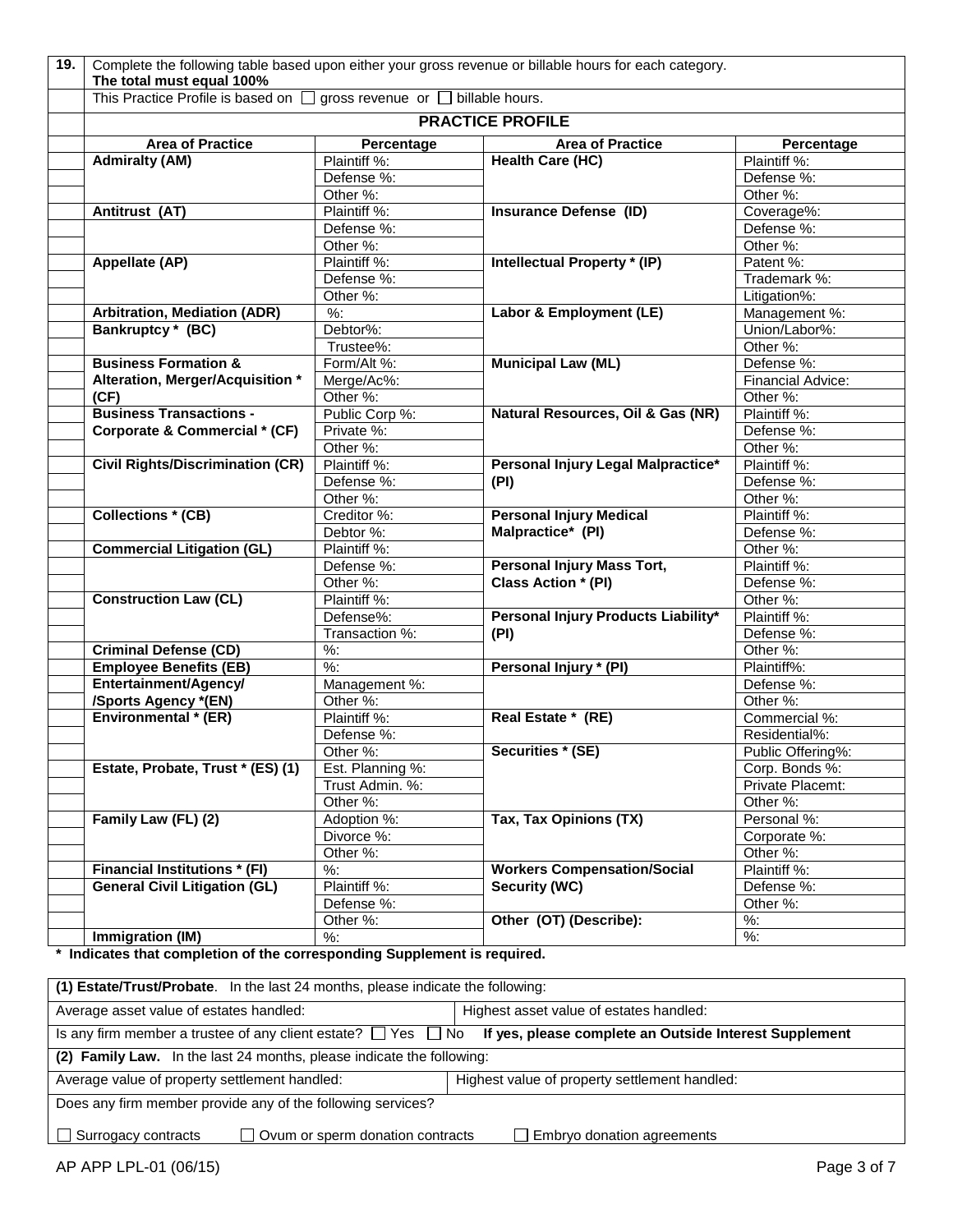| 20. | a. Please complete the Firm Profile below for each attorney associated with your firm.                                                                                                                                                                         |                              |           |                               |                                                              |                  |                     |                                          |            |
|-----|----------------------------------------------------------------------------------------------------------------------------------------------------------------------------------------------------------------------------------------------------------------|------------------------------|-----------|-------------------------------|--------------------------------------------------------------|------------------|---------------------|------------------------------------------|------------|
|     | Please attach an additional sheet if more space is needed.<br><b>FIRM PROFILE</b>                                                                                                                                                                              |                              |           |                               |                                                              |                  |                     |                                          |            |
|     | <b>Cover for</b>                                                                                                                                                                                                                                               |                              |           |                               |                                                              |                  |                     |                                          |            |
|     |                                                                                                                                                                                                                                                                |                              |           |                               |                                                              |                  |                     |                                          | work prior |
|     |                                                                                                                                                                                                                                                                | <b>Position</b>              |           |                               |                                                              | Ave.             | Primary - P         |                                          | to date of |
|     |                                                                                                                                                                                                                                                                | <b>P, A,</b>                 | Hire      | <b>Date First</b>             | <b>States</b>                                                | Hours/           | Secondary - S       |                                          | hire by    |
|     | OC, I<br><b>Areas of Practice</b><br><b>Attorney Name</b><br>Date<br><b>Admitted</b><br><b>Admitted</b><br>Week                                                                                                                                                |                              |           |                               |                                                              | firm? Y/N        |                     |                                          |            |
|     |                                                                                                                                                                                                                                                                |                              |           |                               |                                                              |                  |                     |                                          |            |
|     |                                                                                                                                                                                                                                                                |                              |           |                               |                                                              |                  |                     |                                          |            |
|     |                                                                                                                                                                                                                                                                |                              |           |                               |                                                              |                  |                     |                                          |            |
|     |                                                                                                                                                                                                                                                                |                              |           |                               |                                                              |                  |                     |                                          |            |
|     |                                                                                                                                                                                                                                                                |                              |           |                               |                                                              |                  |                     |                                          |            |
|     |                                                                                                                                                                                                                                                                |                              |           |                               |                                                              |                  |                     |                                          |            |
|     |                                                                                                                                                                                                                                                                |                              |           |                               |                                                              |                  |                     |                                          |            |
|     |                                                                                                                                                                                                                                                                |                              |           |                               |                                                              |                  |                     |                                          |            |
|     |                                                                                                                                                                                                                                                                |                              |           |                               |                                                              |                  |                     |                                          |            |
|     |                                                                                                                                                                                                                                                                |                              |           |                               |                                                              |                  |                     |                                          |            |
|     |                                                                                                                                                                                                                                                                |                              |           |                               |                                                              |                  |                     |                                          |            |
|     |                                                                                                                                                                                                                                                                |                              |           |                               |                                                              |                  |                     |                                          |            |
|     |                                                                                                                                                                                                                                                                |                              |           |                               |                                                              |                  |                     |                                          |            |
|     |                                                                                                                                                                                                                                                                |                              |           |                               |                                                              |                  |                     |                                          |            |
|     |                                                                                                                                                                                                                                                                |                              |           |                               |                                                              |                  |                     |                                          |            |
| 21. | P = Partner/Owner/Member<br>A = Associate/Employee<br>OC = Of Counsel<br>I = Independent Contractor                                                                                                                                                            |                              |           |                               |                                                              |                  |                     |                                          |            |
|     | If you are a sole practitioner, who handles your cases in the event of your incapacitation or vacation? (Please<br>Note: If a policy is issued in reliance upon this application, it shall not apply to the attorney noted below):<br>Name of backup attorney: |                              |           |                               |                                                              |                  |                     |                                          |            |
| 22. | Total firm revenues last fiscal year:                                                                                                                                                                                                                          |                              |           |                               | Current fiscal year revenues:                                |                  |                     |                                          |            |
| 23. | Does your firm accept any form of compensation other than legal fees?                                                                                                                                                                                          |                              |           |                               |                                                              |                  |                     | Yes $\Box$                               | <b>No</b>  |
|     | If yes, please provide an explanation in the space provided on page 2 or on firm letterhead.                                                                                                                                                                   |                              |           |                               |                                                              |                  |                     |                                          |            |
| 24. | Does your firm have a system for detecting and avoiding conflicts of interest?                                                                                                                                                                                 |                              |           |                               |                                                              |                  |                     | Yes                                      | No         |
|     | If yes, check all that apply:                                                                                                                                                                                                                                  |                              |           |                               |                                                              |                  |                     |                                          |            |
|     | Index<br>$\mathsf{L}$                                                                                                                                                                                                                                          | Computer<br>$\mathsf{L}$     |           | <b>Conflict Committee</b>     | Oral/Memory                                                  | $\perp$          | Other:<br>Describe: |                                          |            |
| 25. | a. Does or has any member of the firm engaged in a business venture with a client?                                                                                                                                                                             |                              |           |                               |                                                              |                  |                     | Yes                                      | $\Box$ No  |
|     | b. Does or has any firm member introduced clients to one another for investment purposes?                                                                                                                                                                      |                              |           |                               |                                                              |                  |                     | Yes                                      | $\Box$ No  |
|     | c. Does the firm ever represent adverse but friendly parties in the same matter?                                                                                                                                                                               |                              |           |                               |                                                              |                  |                     | $\Box$ Yes                               | $\Box$ No  |
|     | If yes to 25. a, b, or c, please provide an explanation in the space provided on page 2 or on firm letterhead.                                                                                                                                                 |                              |           |                               |                                                              |                  |                     |                                          |            |
| 26. | Please indicate which of the following the firm uses to manage its docket and scheduling demands:                                                                                                                                                              |                              |           |                               |                                                              |                  |                     |                                          |            |
|     | $\Box$ Computer                                                                                                                                                                                                                                                |                              |           |                               | □ Docket Clerk/Administrator □ Individual Diaries □ Daily or |                  |                     | $\Box$ Weekly firm-wide circulation of   |            |
| 27. | master calendar<br>If the firm uses a computerized system to manage its docket and scheduling demands, please indicate below which of the                                                                                                                      | $\Box$ Other:                | Describe: |                               |                                                              |                  |                     |                                          |            |
|     | following describes that system:                                                                                                                                                                                                                               |                              |           |                               | Name of software:                                            |                  |                     |                                          |            |
|     |                                                                                                                                                                                                                                                                |                              |           |                               |                                                              |                  |                     |                                          |            |
|     | Updated daily                                                                                                                                                                                                                                                  | $\Box$ Centralized/Firm-wide |           |                               | $\Box$ All branch offices integrated                         |                  |                     | $\Box$ Monitored by multiple individuals |            |
|     | Tracks statutes of limitations                                                                                                                                                                                                                                 |                              |           | Data backed up/stored offsite |                                                              | Other: Describe: |                     |                                          |            |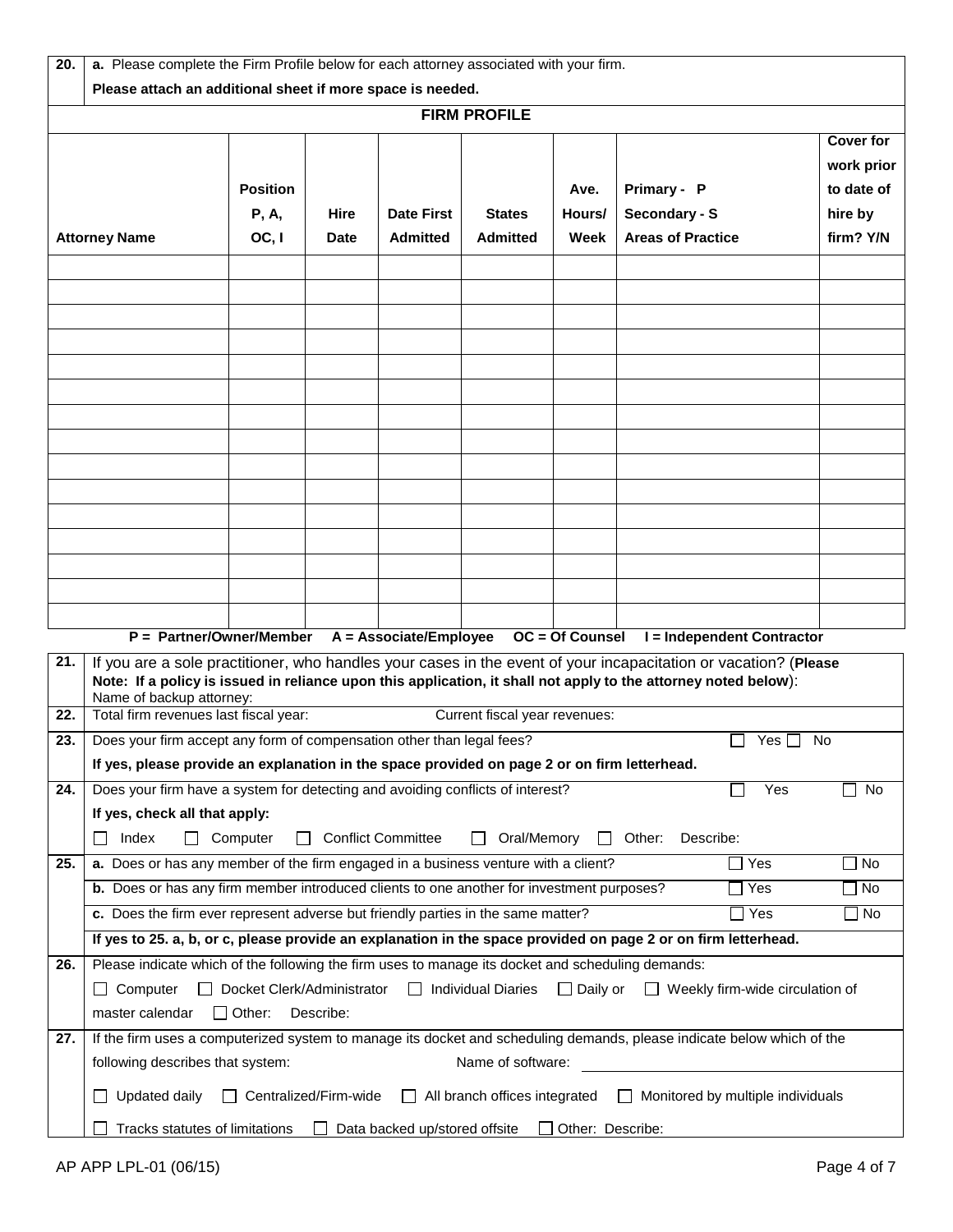| 28. | Does the firm routinely use:                                                                            |                                    |                                     |                  |  |  |
|-----|---------------------------------------------------------------------------------------------------------|------------------------------------|-------------------------------------|------------------|--|--|
|     | Engagement letters/Fee Agreements:<br>No.<br>Declination of Representation Letters:<br>Yes<br>$1 \pm 1$ |                                    |                                     | No.<br>Yes       |  |  |
|     | Termination of Services Letters:                                                                        | No.<br>Yes                         | <b>Regular File Status Updates:</b> | No.<br>Yes       |  |  |
| 29. | Have any suits for fees been filed against clients in the last five years?                              |                                    |                                     | <b>No</b><br>Yes |  |  |
|     | If yes, please complete the Fee Suits Supplement.                                                       |                                    |                                     |                  |  |  |
| 30. | Describe the firm's risk management activities:                                                         |                                    |                                     |                  |  |  |
|     | a. Does the firm have a formal procedures manual?                                                       | <b>No</b><br>Yes                   |                                     |                  |  |  |
|     | <b>b.</b> Are all employees trained regarding firm policies and procedures?                             | l No<br>Yes                        |                                     |                  |  |  |
|     | c. Are new attorneys supervised by a more senior attorney?                                              | l No<br>Yes<br>- 1<br>$\mathbf{I}$ |                                     |                  |  |  |
|     | <b>d.</b> Are all cases brought in by new attorneys from prior firms reviewed by at least one senior    |                                    |                                     |                  |  |  |
|     | partner or officer of the firm for potential conflicts of interest?                                     | Yes   No                           |                                     |                  |  |  |
|     | d. Is support personnel work reviewed by an attorney prior to release to the client?                    | l No<br>Yes                        |                                     |                  |  |  |
|     | e. Are all new matters reviewed prior to acceptance by firm management?                                 | <b>No</b><br>Yes                   |                                     |                  |  |  |
|     | f. Does firm management regularly review all ongoing matters?                                           | <b>No</b><br>Yes                   |                                     |                  |  |  |

### **GENERAL FRAUD NOTICE**

Any person who knowingly and with intent to defraud any insurance company or other person files an application for insurance or statement of claim containing any false information or conceals for the purpose of misleading, information concerning any fact material thereto, commits a fraudulent insurance act, which is a crime in certain jurisdictions.

#### **NOTICE TO INDIANA APPLICANTS**

A person who knowingly and with intent to defraud an insurer files a statement of claim containing any false, incomplete, or misleading information commits a felony.

#### **NOTICE TO KENTUCKY APPLICANTS**

Any person who knowingly and with intent to defraud any insurance company or other person files a statement of claim containing any materially false information or conceals, for the purpose of misleading, information concerning any fact material thereto commits a fraudulent insurance act, which is a crime.

### **NOTICE TO MINNESOTA AND OHIO APPLICANTS**

Any person who, with intent to defraud or knowing that he/she is facilitating a fraud against an insurer, submits an application, or files a claim containing a false or deceptive statement, is guilty of insurance fraud.

## **NOTICE TO TENNESSEE APPLICANTS**

It is a crime to knowingly provide false, incomplete or misleading information to an insurance company for the purpose of defrauding the company. Penalties include imprisonment, fines and denial of insurance benefits.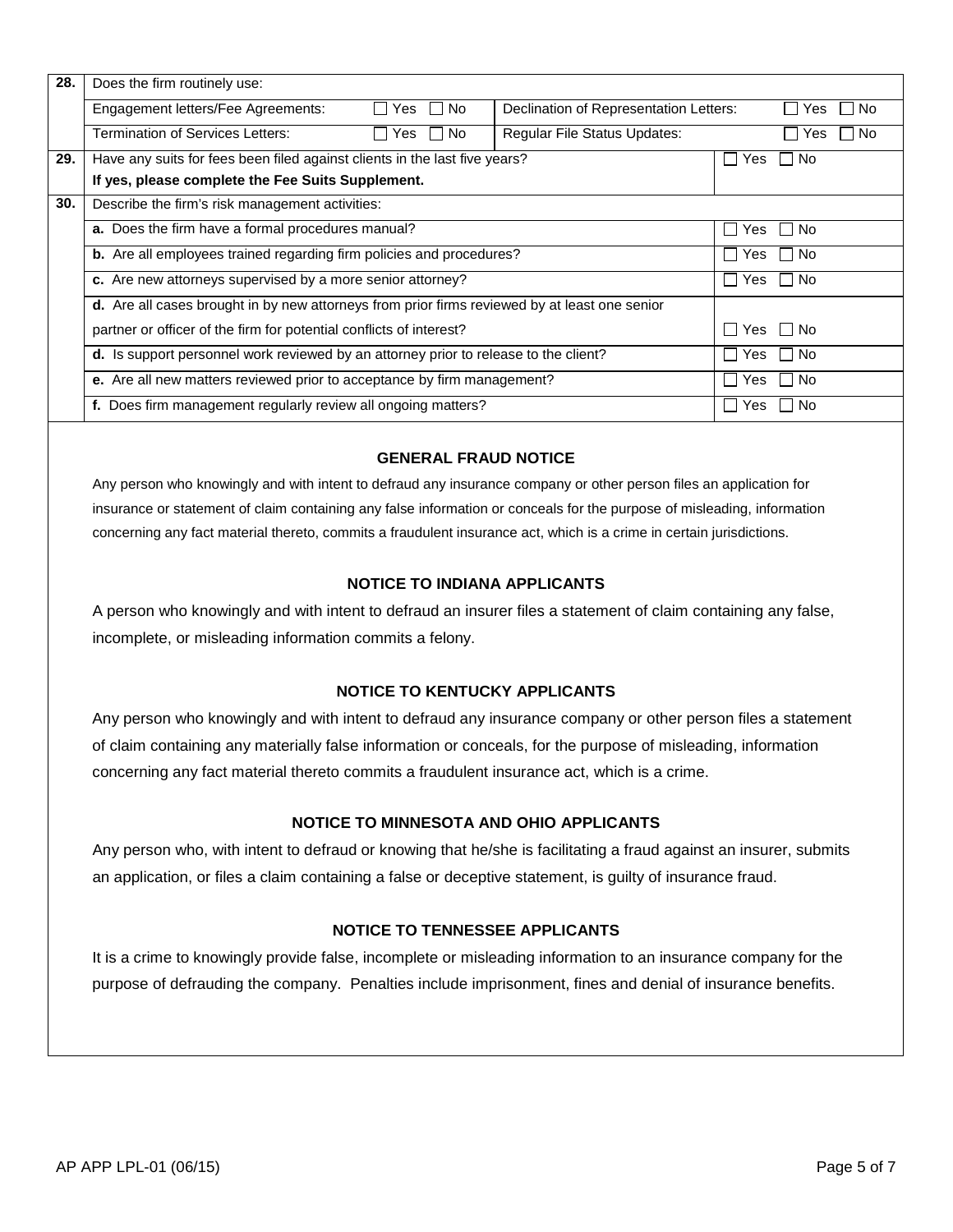# **APPLICANT'S AUTHORIZATION AND CERTIFICATION**

The undersigned is an authorized representative of the prospective Named Insured, and acknowledges that the information provided with the application, including all supplements, attachments and replies to underwriter inquiries, and applications from other insurance companies which have been submitted to the Company and made a part of this application:

- 1. Will be relied upon by the Company in determining the acceptability of the Applicant and the premium amount to be charged;
- 2. Are true, accurate and complete; and
- 3. Will be incorporated into the policy, if issued.

The applicant firm and all members of the firm understand that this is an application for insurance, and shall not bind the Company to the issuance of insurance, nor shall it bind the firm to the acceptance of a policy.

**THE UNDERSIGNED ON BEHALF OF THE APPLICANT FIRM AND ALL MEMBERS OF THE FIRM CERTIFIES THAT THE ABOVE APPLICATION HAS BEEN READ AND THAT ALL STATEMENTS MADE IN THIS APPLICATION ARE TRUE, MATERIAL AND COMPLETE. THE UNDERSIGNED UNDERSTANDS THAT: (1) IF THE POLICY IS ISSUED, THIS IS DONE BY THE COMPANY IN RELIANCE UPON THESE REPRESENTATIONS; AND (2) ANY COVERAGE OBTAINED BY FRAUD, MATERIAL MISREPRESENTATION OR OMISSION IS VOID.**

| The following number of Supplemental Claim forms are enclosed with this application: |       |        |  |  |
|--------------------------------------------------------------------------------------|-------|--------|--|--|
|                                                                                      |       |        |  |  |
| Signature of Officer or Partner of Firm                                              | Title | Date   |  |  |
| <b>Print Name</b>                                                                    |       |        |  |  |
| <b>AGENCY:</b>                                                                       |       | PHONE: |  |  |
| <b>ADDRESS:</b>                                                                      |       | FAX:   |  |  |